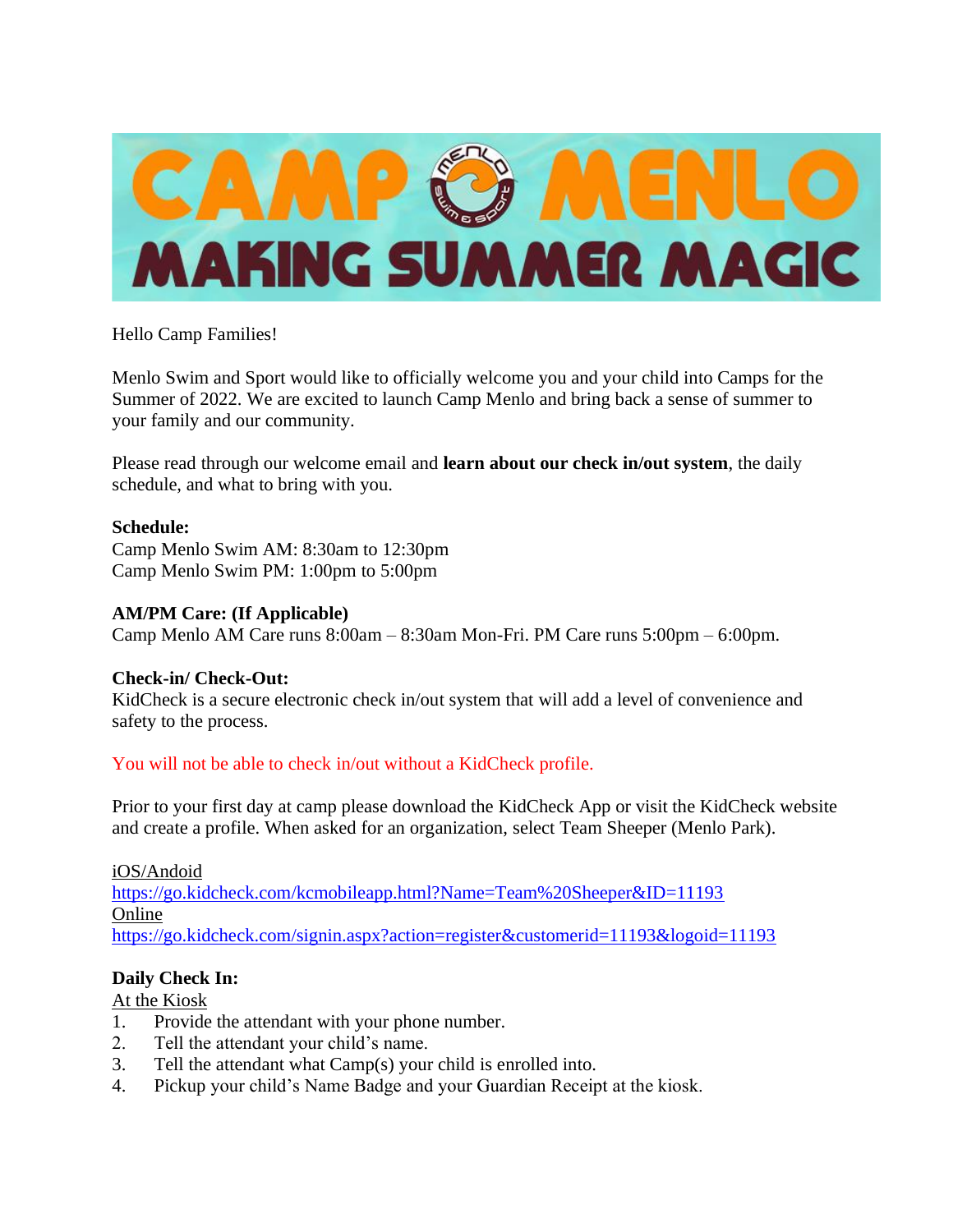Using the App

- 1. Select Check-In at the bottom.
- 2. Select Use Express Check-In.
- 3. Select Start a New Check-In.
- 4. Select Your Camp(s) (if your child is in AM and PM select both).
- 5. Select Your Child.
- 6. Submit Check-In (when in Bluetooth range of the Express Hub).
- 7. Pickup your child's Name Badge and your Guardian Receipt at the kiosk.

Day 1 check in may take longer than expected. Please plan accordingly.

## **Daily Check Out:**

- 1. Provide the attendant with your phone number.
- 2. Provide the attendant with your child's name and Guardian Receipt.
- 3. The attendant will radio the counselors and your child will meet you at the kiosk.

## **Camp Schedule:**

Every day campers will spend the majority of the Camp in either:

- 1. **Water Time:** Every day there will be 1 hour of Free Swim for all camper to swim and play in the water together. There will also be a 30 minute swim lesson lead by one of our Swim Instructors.
- 2. **Field Games:** During Field Games kids will be encouraged to participate in team, sports, games, and events meant to get them active and moving.

# **What to Bring**:

- 1. A towel
- 2. Swimsuit (changing rooms will be available)
- 3. Sunscreen / We have some, but if a specific kind is needed, please bring it.
- 4. Snacks & Beverage (No snacks will be provided. No snacks are available for purchase from the Pro Shop)
- 5. Tennis Shoes for lawn game
- 6. Backpack or bag to store these items
- 7. Hat; nice to have, but not required
- 8. Sweat shirt
- 9. Facemask (optional)

\*Your camper will need to bring their things to and from home and camp daily.

\*\* If your camper is enrolled in both AM and PM Camps, please pack them a lunch

## **COVID 19**:

While there are currently no COVID specific protocols Camp Menlo will continue to monitor county and state guidelines and will align with any changes throughout the summer.